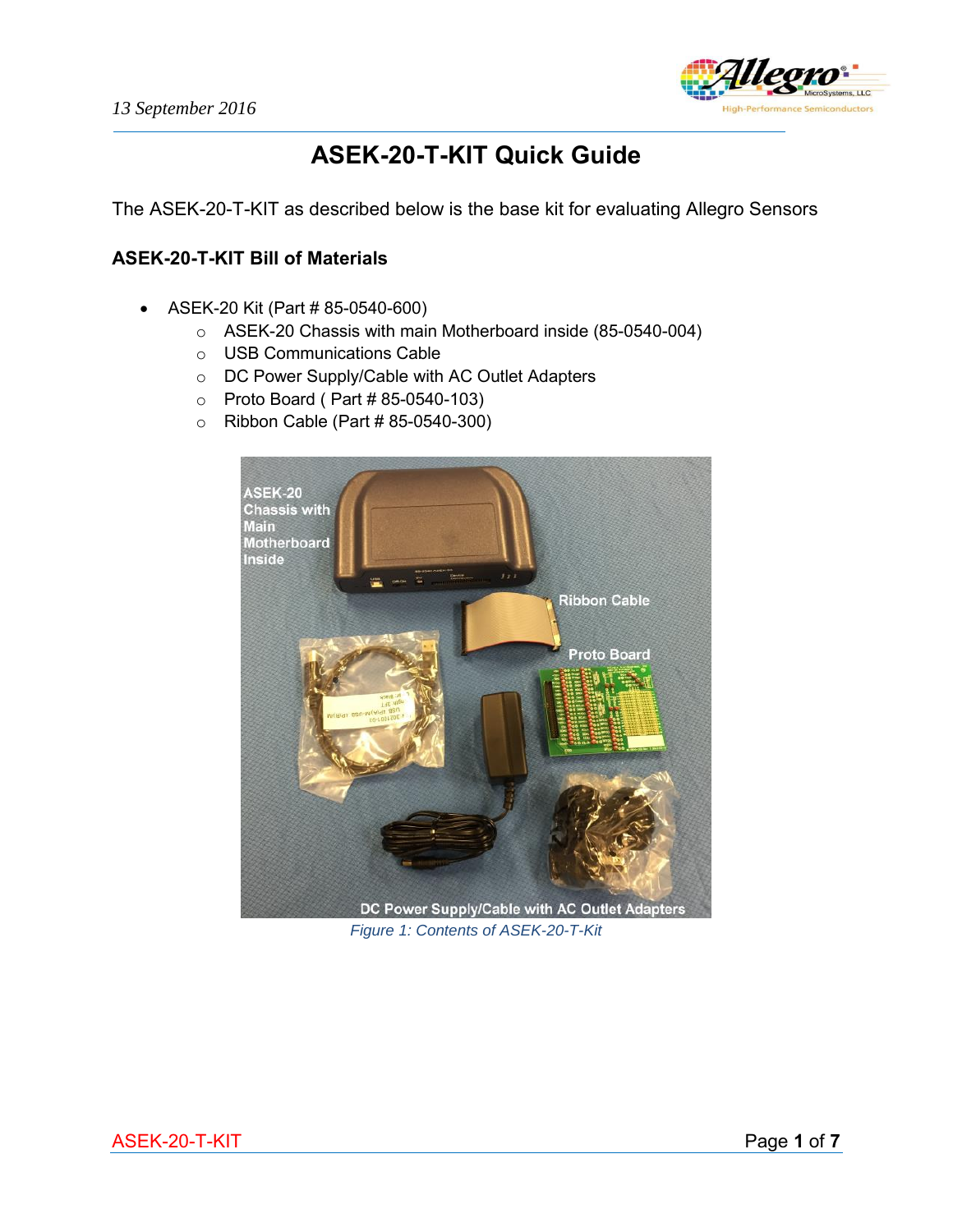

## **Instructions for Getting Started with ASEK-20-T-KIT**

**Ensure that your programmer's firmware is up to date!** Firmware updates are issued to add compatibility for Allegro's advanced Sensor ICs.

### **Downloading the Firmware Updater Application**

1. Register for software on Allegro Microsystem's software portal: <https://registration.allegromicro.com/login> Google Chrome is the recommended browser (Internet explorer is not fully supported)

If this is your first time on the Allegro Software portal you will need to register as a user shown in the right hand box on the image below. Returning users may simply log into their accounts shown in the left hand box below.

| <b>LOGIN</b>                                                              | <b>CREATE AN ACCOUNT</b>                                                                                                                    |
|---------------------------------------------------------------------------|---------------------------------------------------------------------------------------------------------------------------------------------|
|                                                                           | Welcome to the Allegro Software Registration Site!<br>Enter your login credentials below, or sign up for a new account.                     |
|                                                                           |                                                                                                                                             |
|                                                                           |                                                                                                                                             |
|                                                                           | <b>FIRST TIME HERE?</b>                                                                                                                     |
| EmailUsername                                                             | It's easy to create an account to gain access to Allegro product software.<br>Simply fill out the following form and you'll be on your way! |
| Password                                                                  | <b>CREATE AN ACCOUNT</b>                                                                                                                    |
| <b>LOGIN TO YOUR ACCOUNT</b><br><b>E. Remember me</b><br>Forgot Password? | LOGIN                                                                                                                                       |

*Figure 2: Registration & Login Page on Allegro's Software Portal* 

2. After registration and logging in the user will be greeted with the dashboard page. Choose the "Add Part" button highlighted in red below.



*Figure 3: "Add Part" Button allows the user to register for specific devices*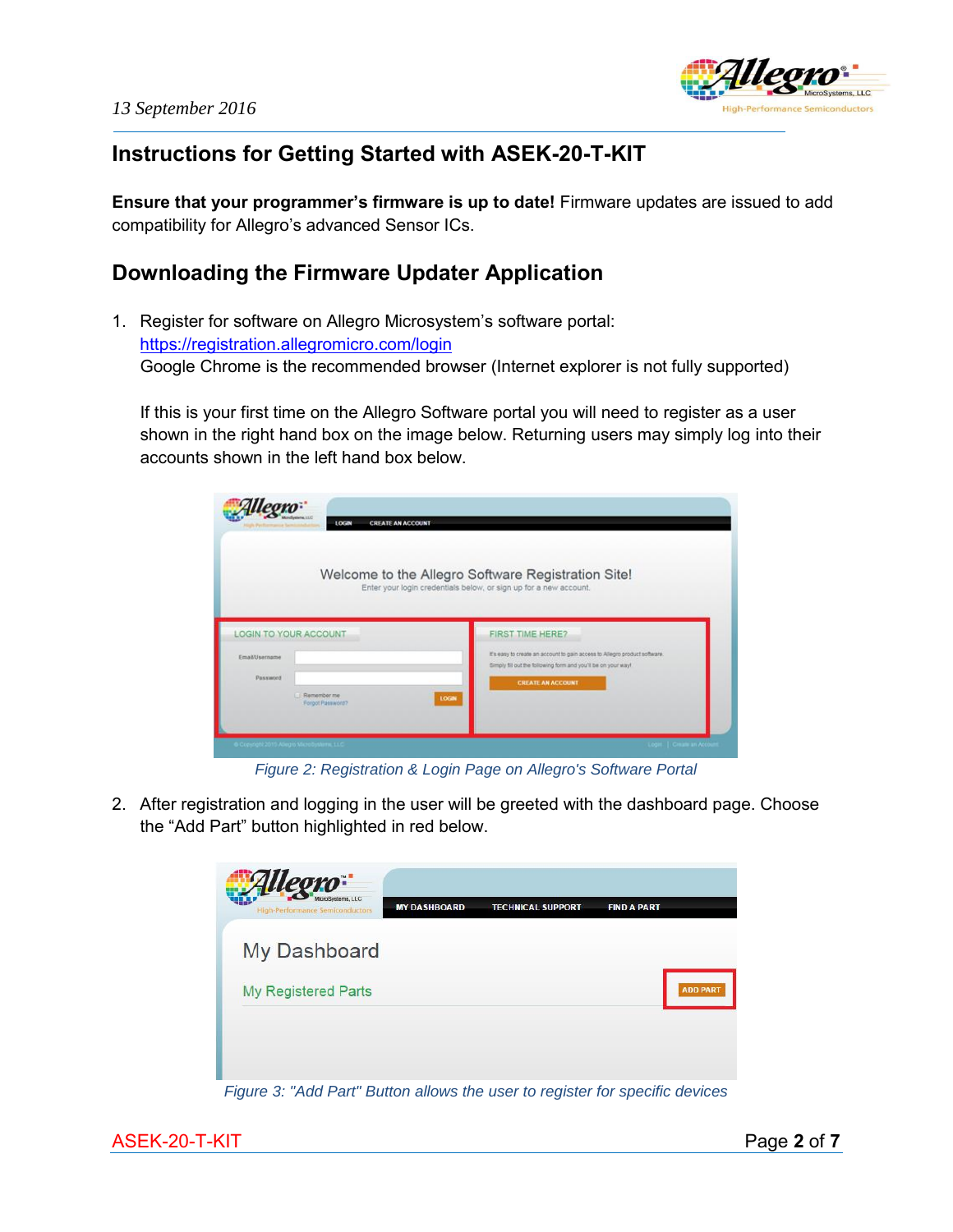

#### *13 September 2016*

3. Within the drop down menu choose "Hardware Support" **<sup>1</sup>** , then "Allegro Sensor Evaluation Kit Tools" **<sup>2</sup>** , and finally choose "ASEK-20" **<sup>3</sup>** . Refer to the numbered steps highlighted below in red.

| Available Parts & Software<br><b>Part Numbers</b><br>ASEK-05 |  |             |
|--------------------------------------------------------------|--|-------------|
|                                                              |  |             |
|                                                              |  |             |
|                                                              |  |             |
|                                                              |  |             |
|                                                              |  | <b>VIEW</b> |
| ASEK-07                                                      |  | VIEW        |
| ASEK-20                                                      |  | VIEW        |
|                                                              |  |             |

*Figure 4: Shows how to choose Allegro's ASEK programmers*

4. A list of files applicable to ASEK-20 will be shown. Choose "Register for Part" to gain access to these files. Once registered, you will be greeted with a page acknowledging registration. Choose "Back to Dashboard" button to view your registered devices.

Available Parts & Software

| ASEK-20     |                              | <b>REGISTER FOR PART</b>                 |
|-------------|------------------------------|------------------------------------------|
| Version 130 |                              |                                          |
| <b>OS</b>   | <b>Distribution</b>          | File                                     |
| Windows     | Firmware Updater Application | ASEK-20 Firmware Updater<br>V130.1.0.zip |

*Figure 5: Registration button and the files associated with ASEK-20*



*Figure 6: Page confirms registration was successful and option to return to dashboard*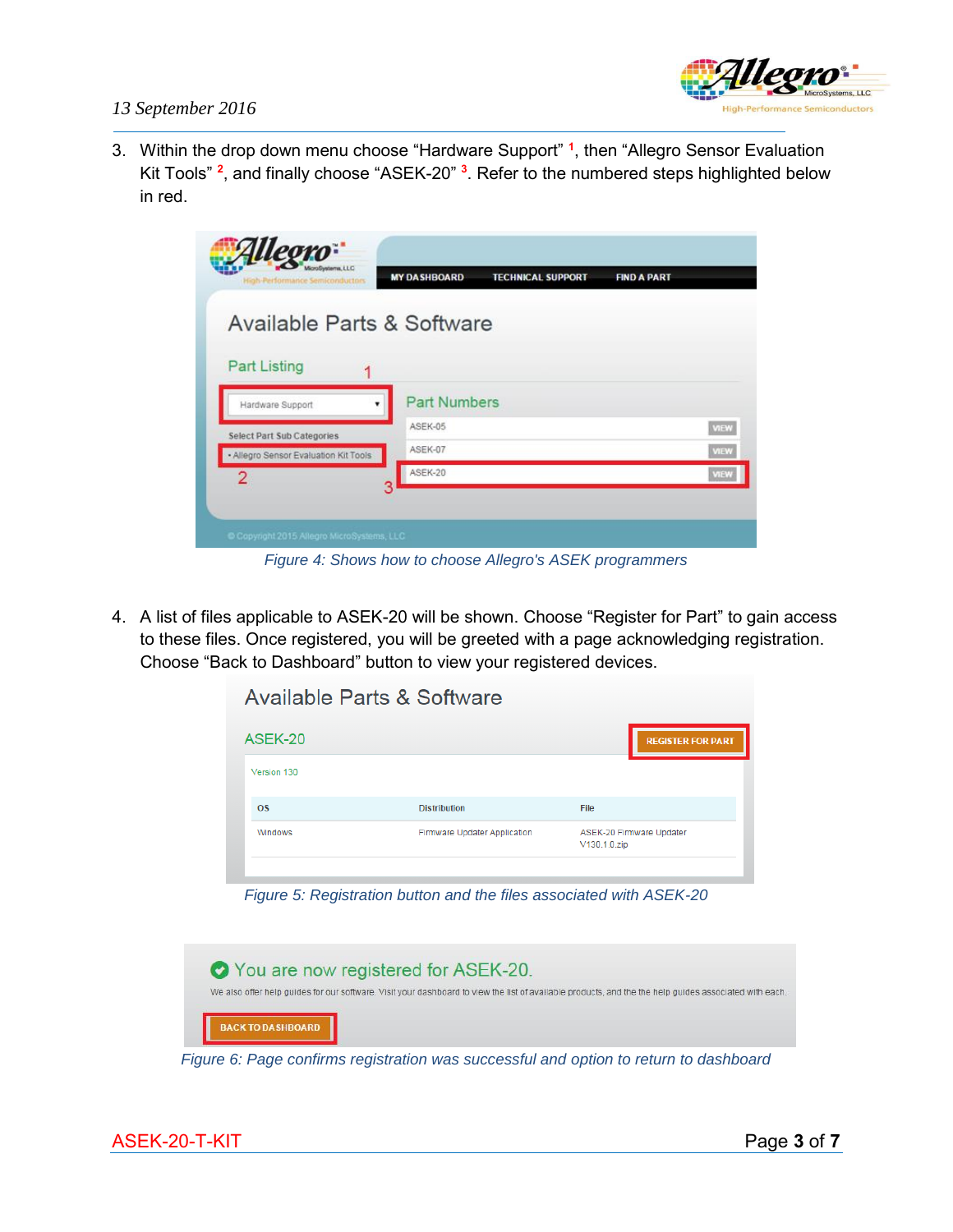

#### *13 September 2016*

5. Back at the dashboard choose "ASEK-20" **<sup>1</sup>** device and select the most recent available firmware version **<sup>2</sup>** . In this case version 130 is the most up to date. Select the windows firmware updater **<sup>3</sup>** and finally choose "Download" **<sup>4</sup>** . See the image below for numbered steps highlighted in red.

| My Dashboard                             |                                                 |                                                                  |
|------------------------------------------|-------------------------------------------------|------------------------------------------------------------------|
| <b>My Registered Parts</b>               |                                                 | <b>ADD PART</b>                                                  |
| 1<br>ASEK-20                             |                                                 | <b>REMOVE</b>                                                    |
| <b>REQUEST HELP</b><br>2<br><b>Notes</b> | 3                                               |                                                                  |
| <b>Available Versions</b><br>130         | Windows / Firmware Update<br>$\pmb{\mathrm{v}}$ | 4<br>ASEK-20 Firmware Undater<br>V130.1.0.zip<br><b>DOWNLOAD</b> |
|                                          |                                                 |                                                                  |

*Figure 7: This page shows device selection, version chooser and download button*

6. All files will be downloaded in a .zip format that must be extracted for use. Please extract this .zip file to your local drive. It is now time to connect the ASEK-20 to your computer.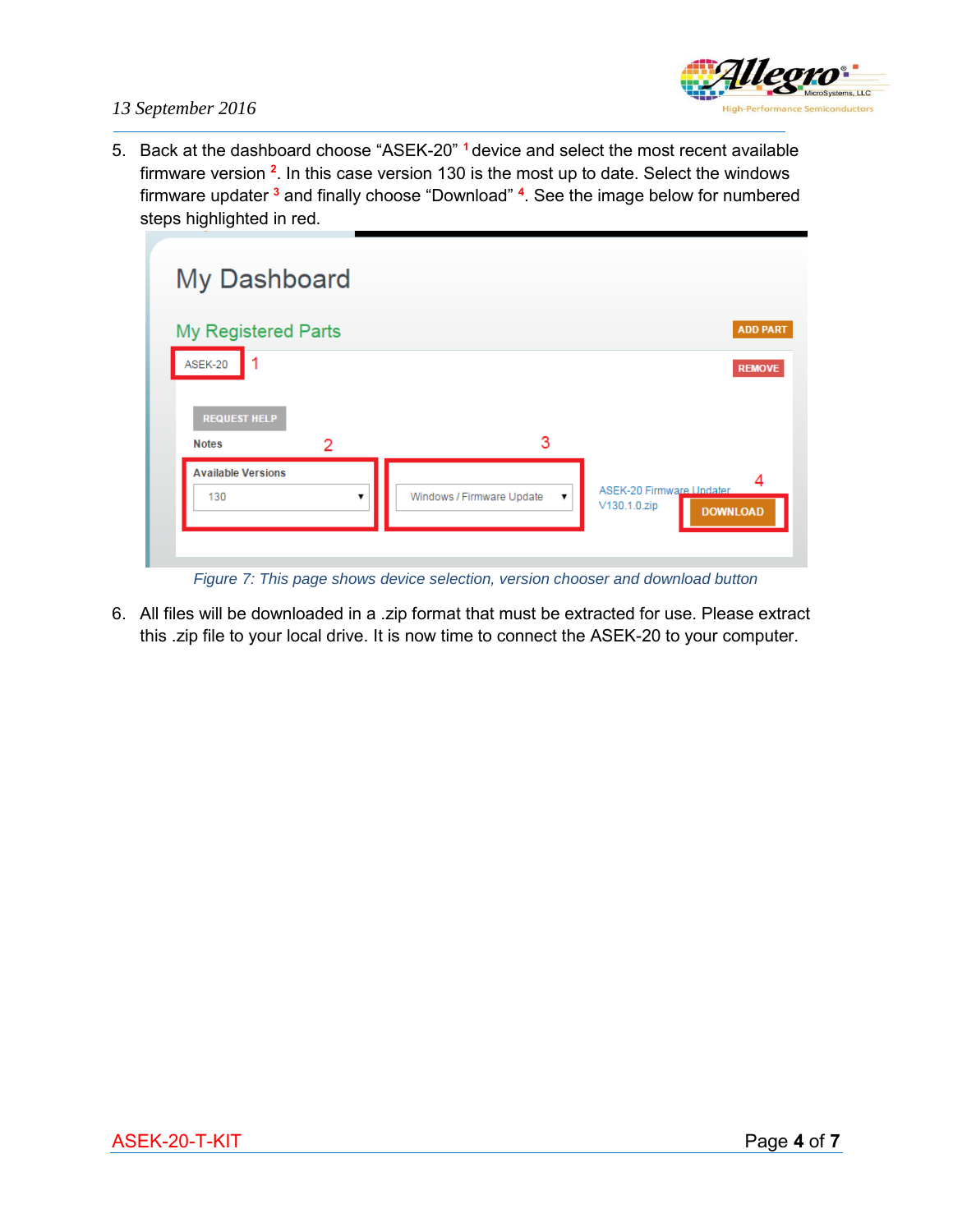

# **Connecting ASEK20 to the PC**

- 1. Connect one end of the USB communications cable to a personal computer
- 2. Connect the other end of the USB communications cable to the "USB" port on the ASEK-20 chassis.
- 3. Connect the ribbon cable to the J2 connector on the protoboard (85-0540-103)
- 4. Connect the other end of the ribbon cable to the "Device Connection" port on the ASEK-20 chassis
- 5. Connect the DC Power Supply/Cable to the 5V port on the ASEK-20 chassis
- 6. Plug in the DC Power Supply to a 110V/220AC 60/50Hz outlet with the proper adapter



*Figure 8: Photo shows ASEK-20 with USB cable, 5V power, ribbon cable and daughter board connected.* 

The ASEK-20 firmware can now be updated.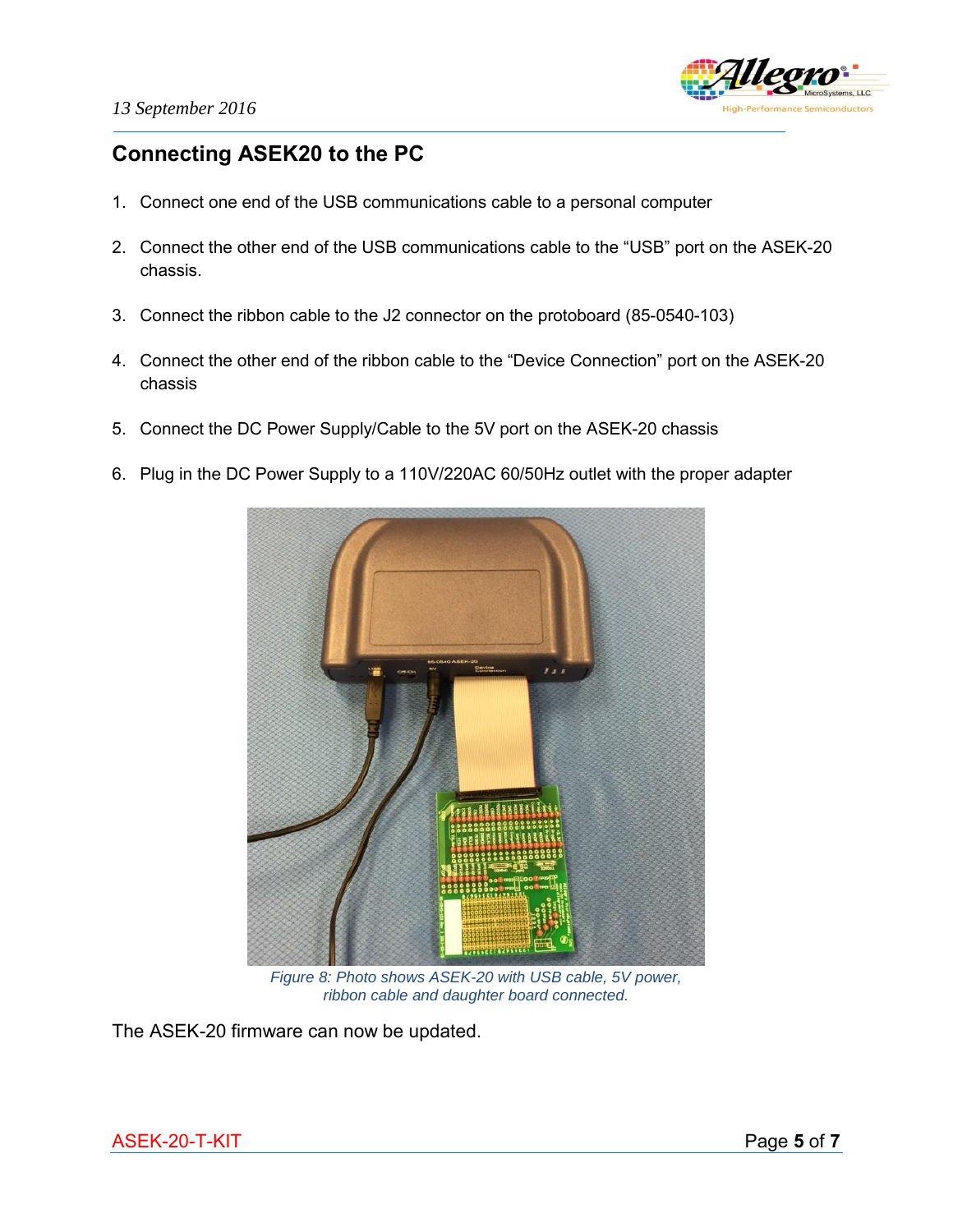

### **Updating the Firmware**

1. With ASEK-20 connected to the computer and powered on the firmware updater may be run. Navigate to where the .zip file was extracted and open the folder. You should see the following files. Run updater application "ASEK-20 Firmware Updater.exe" highlighted below in red.

| ∽<br>Name                           | <b>lype</b>        |
|-------------------------------------|--------------------|
| Allegro.Support.dll                 | Application extens |
| 27 ASEK-20 Firmware Updater.exe     | Application        |
| ASEK-20 Firmware Updater.exe.config | XML Configuratio   |
| asek20_image.bin                    | <b>BIN File</b>    |
| fte_asek20_image.hex                | <b>HEX File</b>    |

*Figure 9: Navigate to the directory containing your extracted files*

- 2. In the "COM Port:" dropdown menu<sup>1</sup> choose the USB COM port that corresponds to the ASEK-20 on your system. Windows' device manager can be used to determine which COM port belongs to your ASEK-20 programmer. Choose "refresh" **<sup>2</sup>** to make a connection to the ASEK-20. The application will display the firmware version currently installed on your ASEK-20 programmer **<sup>3</sup>** . In this case, the firmware version was 122.6.3.1.
- 3. Choose "Update Firmware" <sup>4</sup> to begin the firmware updating process. A status box will inform the user of what is happening during the install **<sup>5</sup>** . There is also a progress bar showing percentage of completion **<sup>6</sup>** .

| 27 ASEK-20 Firmware Updater<br>File                                                   |                                                                                    | $\Sigma$<br>回<br>$\qquad \qquad \Box$ |
|---------------------------------------------------------------------------------------|------------------------------------------------------------------------------------|---------------------------------------|
| Help<br>Setup<br>1<br>COM Port:<br>COM22<br>4<br>Update Firmware                      | 2<br>Refresh<br>$\overline{\phantom{m}}$<br>Current Firmware Version: 122.6.3.1 3  |                                       |
| <b>Status</b><br>Updating ASEK-20 COM22<br>Erasing image<br>Done<br>Downloading image | 5<br>6<br><b>Z</b> Progress<br>Updating the ASEK-20 firmware.<br>Downloading image | 业<br>$\mathbf{x}$                     |

*Figure 10: Using the Firmware updater*

ASEK-20-T-KIT Page 6 of 7